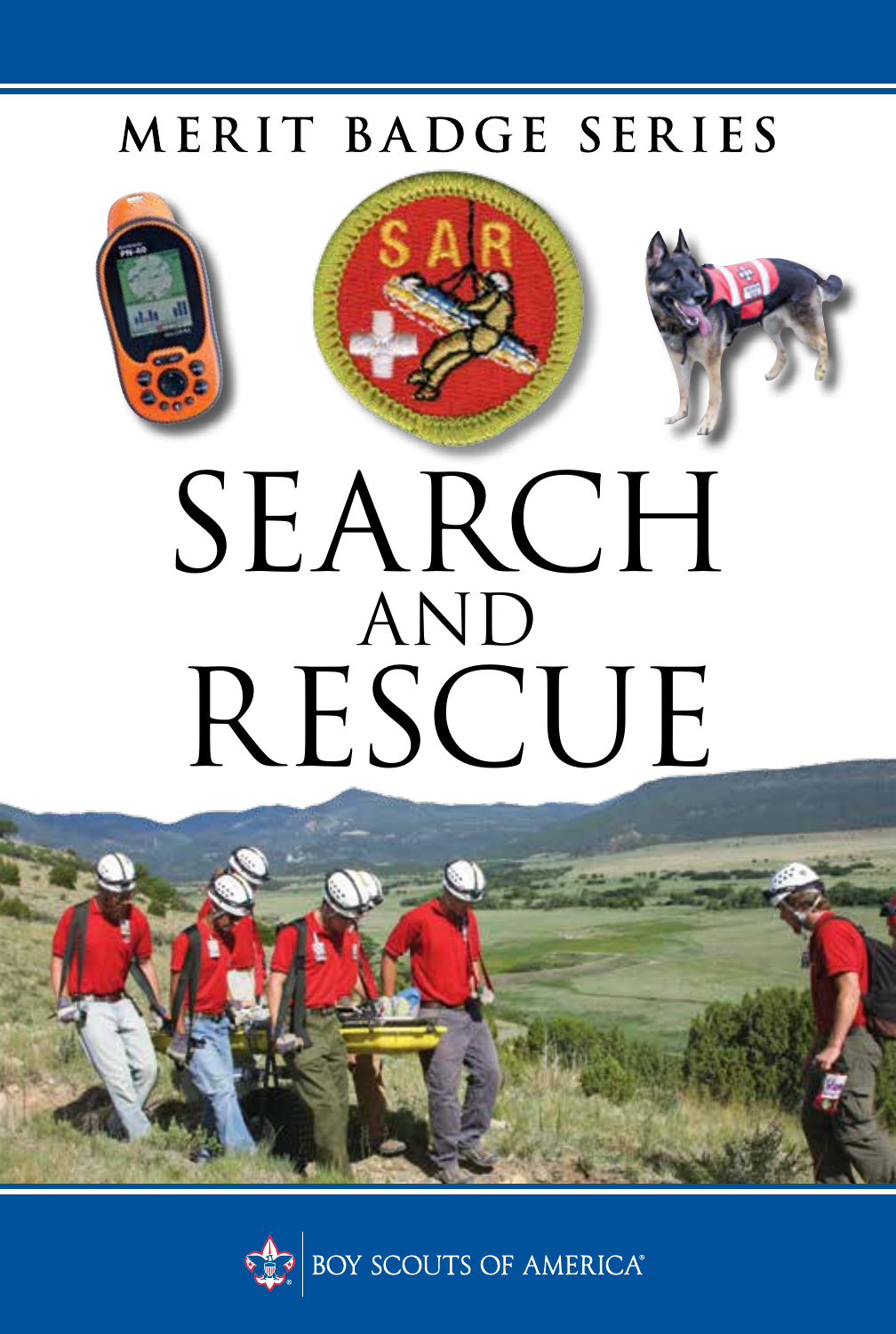**BOY SCOUTS OF AMERICA MERIT BADGE SERIES**

# **SEARCH AND RESCUE**



*"Enhancing our youths' competitive edge through merit badges"*

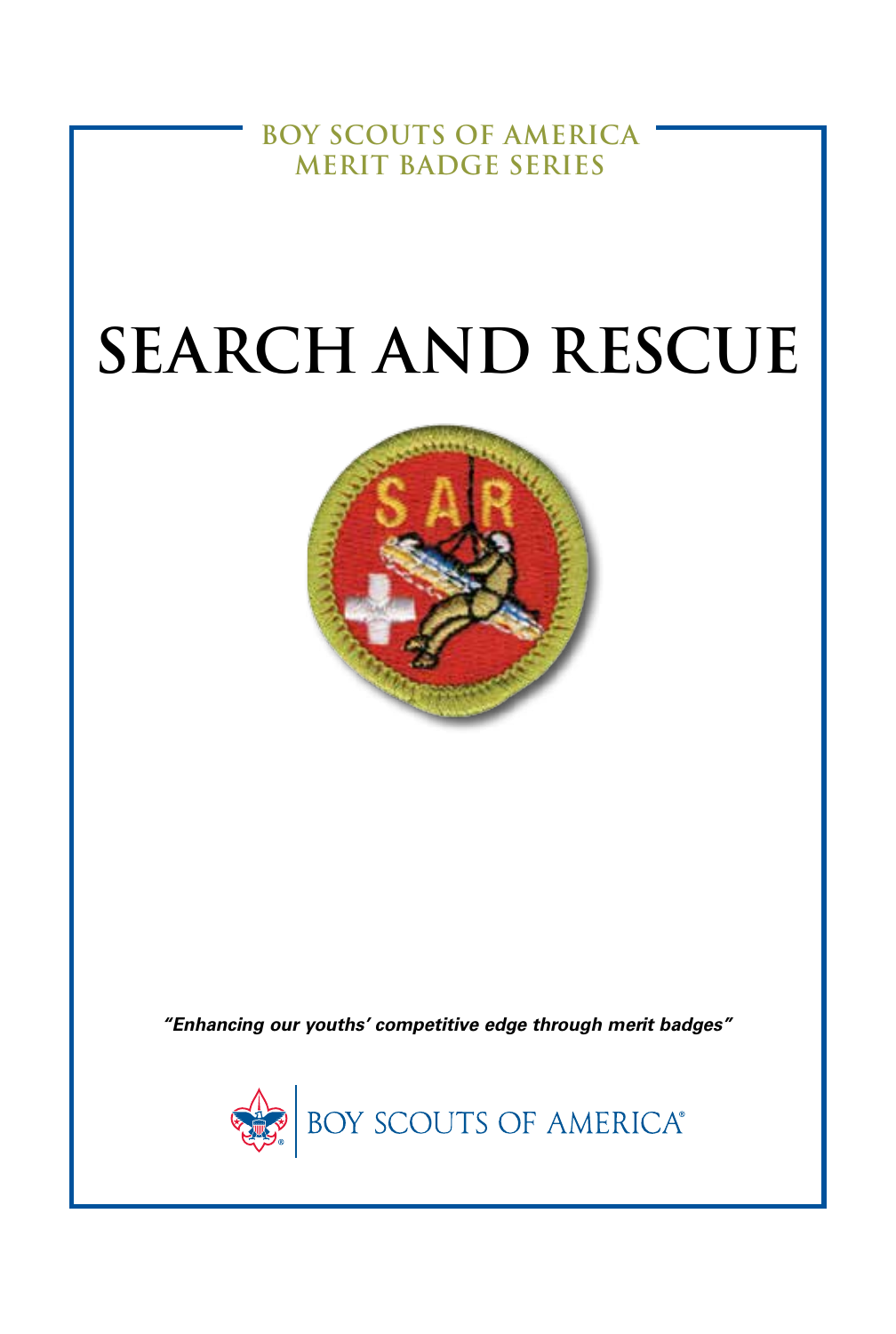# Requirements

- 1. Do the following:
	- a. Explain to your counselor the hazards you are most likely to encounter while participating in search and rescue (SAR) activities, and what you should do to anticipate, help prevent, mitigate, and respond to these hazards.
	- b. Discuss first aid and prevention for the types of injuries or illnesses that could occur while participating in SAR activities, including: snakebites, dehydration, shock, environmental emergencies such as hypothermia or heatstroke, blisters, and ankle and knee sprains.
- 2. Demonstrate knowledge to stay found and prevent yourself from becoming the subject of a SAR mission.
	- a. How does the buddy system help in staying found and safe?
	- b. How can knowledge of the area and its seasonal weather changes affect your plans?
	- c. Explain how the Ten Essentials are similar to a "ready pack."
- 3. Discuss the following with your counselor:
	- a. The difference between *search* and *rescue*
	- b. The difference between *PLS (place last seen)* and *LKP (last known point)*
	- c. The meaning of these terms:
		- (1) AFRCC (Air Force Rescue Coordination Center)
		- (2) IAP (Incident Action Plan)
		- (3) ICS (Incident Command System)
		- (4) Evaluating search urgency
		- (5) Establishing confinement
		- (6) Scent item
		- (7) Area air scent dog
		- (8) Briefing and debriefing

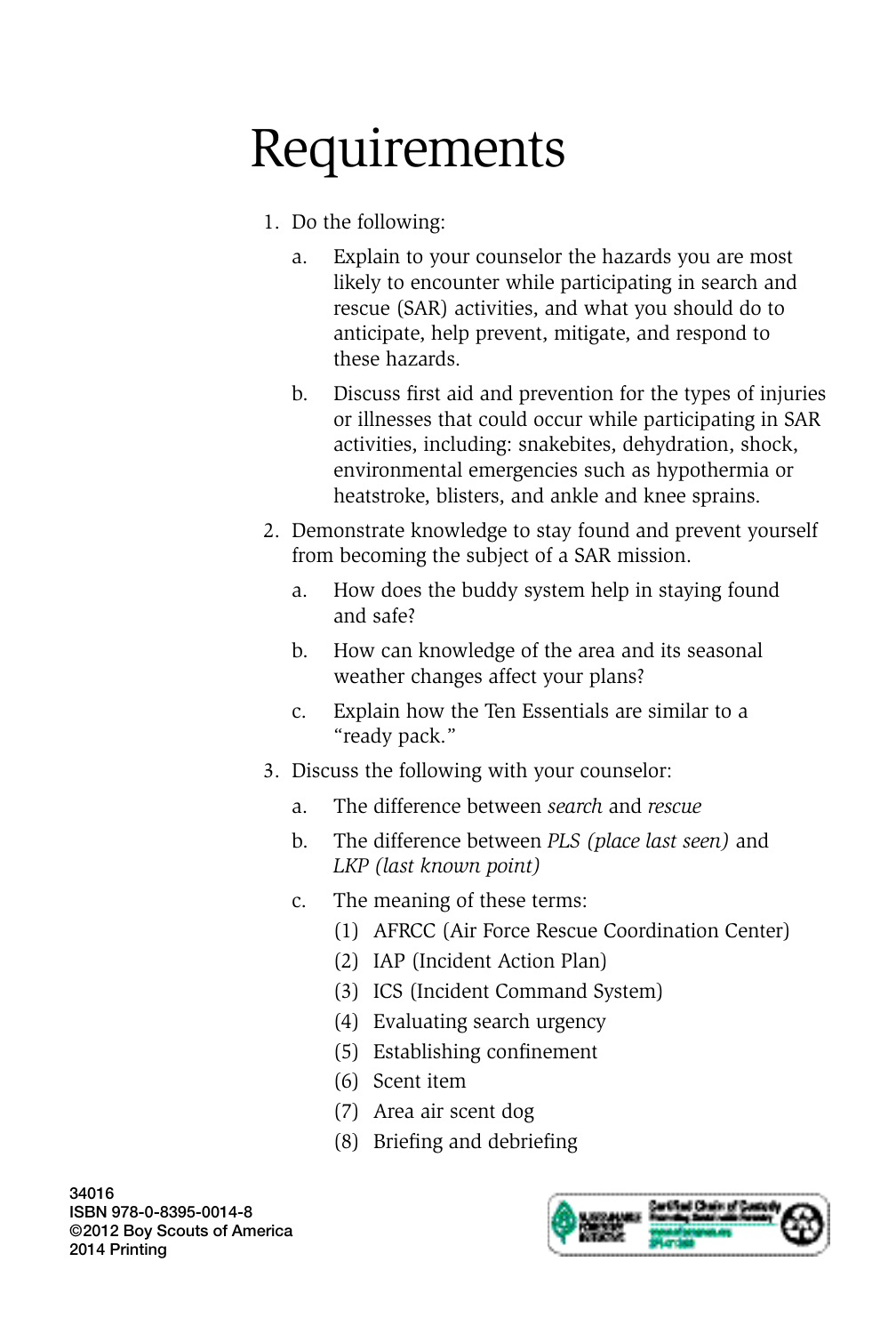- 4. Find out who in your area has authority for search and rescue and what their responsibilities are. Discuss this with your counselor, and explain the official duties of a search and rescue team.
- 5. Working with your counselor, become familiar with the Incident Command System. You may use any combination of resource materials, such as printed or online. With your counselor, discuss the features of the ICS and how they compare with Scouting's patrol method.
- 6. Identify four types of search and rescue teams and discuss their use or role with your counselor. Then do the following:
	- a. Interview a member of one of the teams you have identified above, and learn how this team contributes to a search and rescue operation. Discuss what you learned with your counselor.
	- b. Describe the process and safety methods of working around at least two of the specialized SAR teams you identified above.
	- c. Explain the differences between wilderness, urban, and water SARs.

#### **A Note About Unauthorized and Restricted Activities**

The BSA's *Guide to Safe Scouting* states under "Unauthorized and Restricted Activities" that flying in aircraft as part of a search and rescue mission is an unauthorized activity for youth members. For complete information, see http://www. scouting.org/scoutsource/HealthandSafety.aspx.

- 7. Discuss the Universal Transverse Mercator (UTM) system, latitude, and longitude. Then do the following:
	- a. Using a 1:24,000 scale USGS topographic map, show that you can identify a location of your choice using UTM coordinates.
	- b. Using a 1:24,000 scale map, ask your counselor to give you a UTM coordinate on the map, then identify that location.

To complete requirement 5. you may need to go online (with your parent's permission). See the resources section for more information.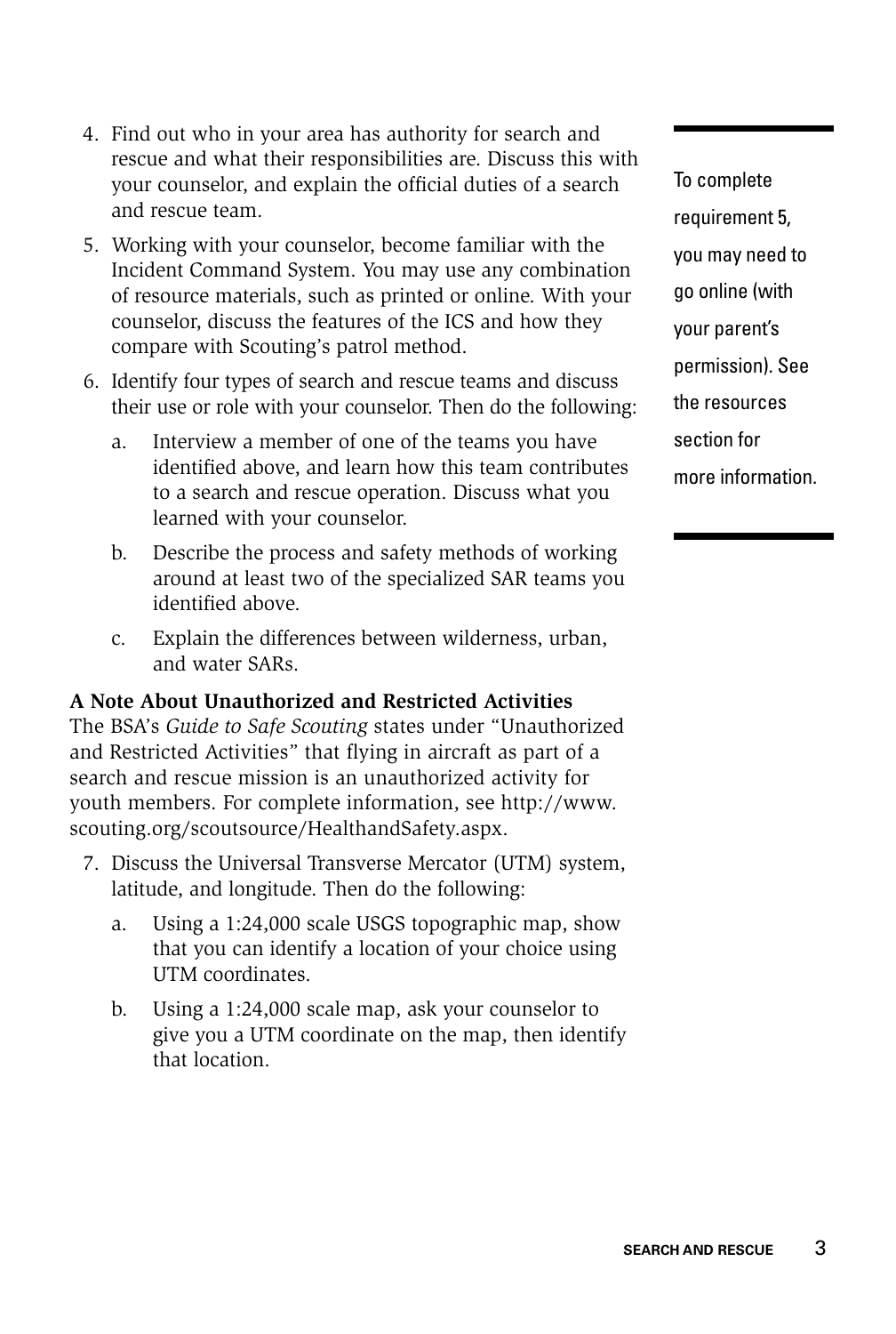- c. Show that you can identify your current location using the UTM coordinates on a Global Positioning System (GPS) unit and verify it on a 1:24,000 scale map.
- d. Determine a hypothetical place last seen, and point out an area on your map that could be used for containment using natural or human-made boundaries.
- 8. Choose a hypothetical scenario, either one presented in this merit badge pamphlet or one created by your counselor. Then do the following:
	- a. Complete an incident objectives form for this scenario.
	- b. Complete an Incident Action Plan (IAP) to address this scenario.
	- c. Discuss with your counselor the behavior of a lost person and how that would impact your incident action plan (for example, the differences between searching for a young child versus a teen).
	- d. After completing 8a–8c, discuss the hypothetical scenario with your counselor.
- 9. Discuss with your counselor the terms *hasty team* and *hasty search.* Then do the following:
	- a. Plan and carry out a practice hasty search—either urban or wilderness—for your patrol or troop. Include the following elements in the search: clue awareness, evidence preservation, tracking the subject, and locating the subject using attraction or trail sweep.
	- a. When it's over, hold a team debriefing to discuss the hasty search. Discuss problems encountered, successful and unsuccessful tactics, and ideas for improvement.
- 10. Find out about three career or volunteer opportunities in search and rescue. Pick one and find out the education, training, and experience required for this professional or volunteer position. Discuss this with your counselor, and explain why this position might interest you.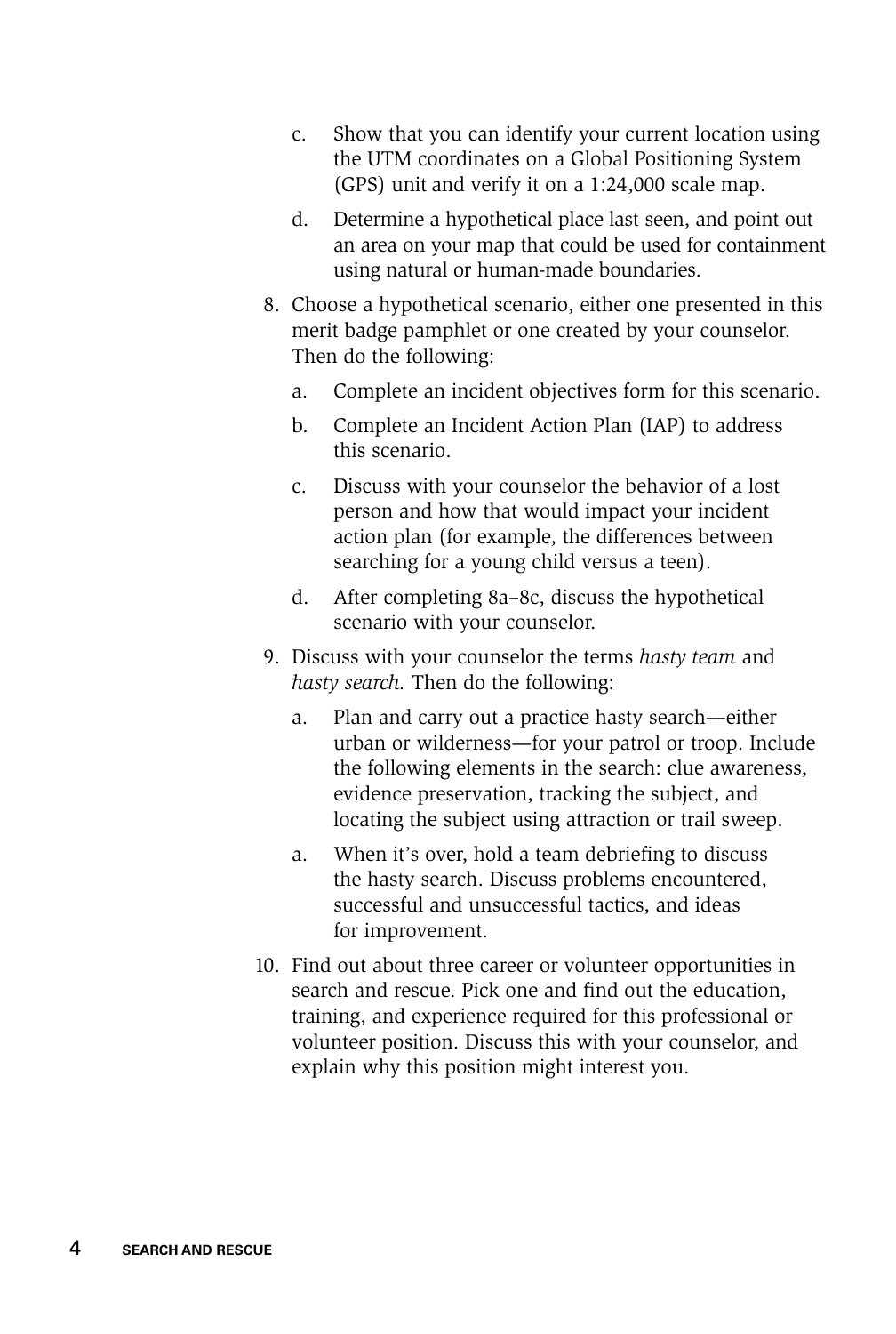## Search and Rescue Resources

#### **Scouting Literature**

*Boy Scout Handbook; Fieldbook; Backpacking, Climbing, Emergency Preparedness, Fire Safety, First Aid, Geocaching, Hiking, Lifesaving, Motorboating, Orienteering, Radio, Rowing, Safety, Scuba Diving, Small-Boat Sailing, Swimming, Weather, Whitewater,* and *Wilderness Survival* merit badge pamphlets

Visit the Boy Scouts of America's official retail website (with your parent's permission) at http://www.scoutstuff.org for a complete listing of all merit badge pamphlets and other helpful Scouting materials and supplies.

#### **Books**

- Cook, Mike, Guy Kerr, Rick LaValla, et. al. *Urban Search Management for the Initial Response Incident Commander.* ERI Canada Inc. and ERI International Inc., 2004.
- Eng, Ronald C., ed. *Mountaineering: The Freedom of the Hills.* The Mountaineers Books, 2010.
- King, Rick, and Chuck White, eds. *Mountain Travel and Rescue Manual.*  The Mountaineers Books, 2012.
- Kjellstrom, Bjorn, and Carina Kjellstrom Elgin. *Be an Expert with Map and Compass: The Complete Orienteering Handbook.* John Wiley & Sons, 2009.
- LaValla, Richard, Patrick Hood, Ricj Lawson, Norm Kerr, and Guy Smith. *Basic Search and Rescue Skills: A Practitioner's Guide to Search and Rescue.* ERI Canada Inc., 2007.
- Letham, Lawrence, and Alex Lethham. *GPS Made Easy: Using Global Positioning Systems in the Outdoors.* The Mountaineers Books, 2008.
- NASAR. *Fundamentals of Search and Rescue.* Jones and Bartlett Publishers, 2005.
- NASAR, *Introduction to Search and Rescue.* National Association for Search and Rescu*e,* 2008.
- Setnicka, Tim J. *Wilderness Search and Rescue,* 1981.

#### **Online Resources**

#### **ICS Forms**

Website: http://www.fema.gov/ emergency/nims/JobAids.shtm

#### **National SAR Plan**

Website: http://www.uscg.mil/hq/ cg5/cg534/manuals/Natl\_SAR\_ Plan(2007).pdf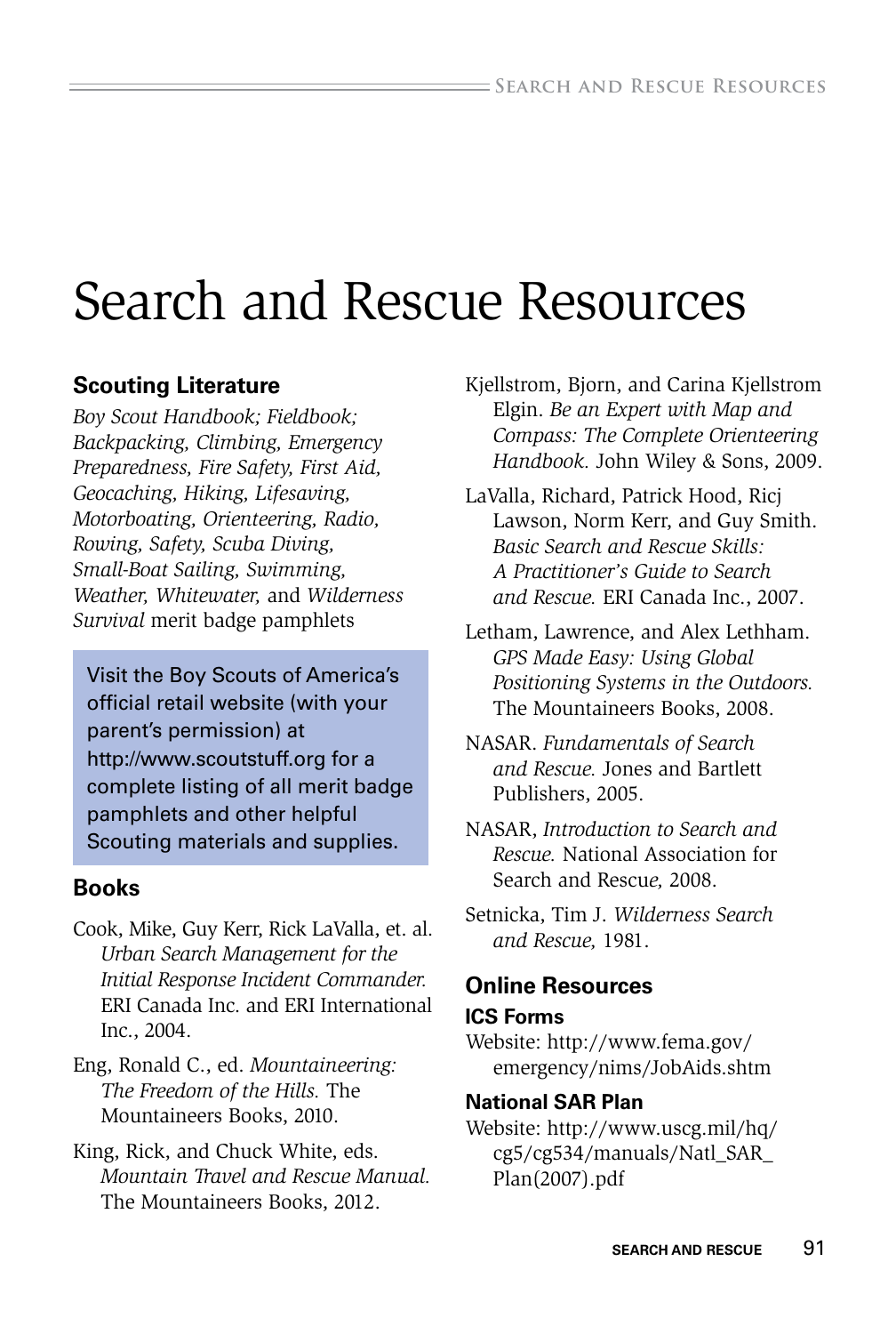#### **New Mexico SAR Field Certification Study Guide**

Website: http://nmsarc.org/resources/ FieldCert\_docs/StudyGuide.pdf

#### **Search Urgency Chart**

Website: www.eri-online.com/uploads/ MLSO Search Urgency Chart.pdf.

#### **"Suunto on How Not to Rely on Luck & Compass and Map"**

Website: http://www.crew572.org/ resources/map\_and\_compass/ Suunto.pdf

#### **Urgency Determination Worksheet**

Website: www.k7rdg.org/ICSforms

#### **Wilderness Survival Guide**

Website: http://www.wildernesssurvival-skills.com/

#### **A Note About Unauthorized and Restricted Activities**

The BSA's *Guide to Safe Scouting* states under "Unauthorized and Restricted Activities" that flying in aircraft as part of a search and rescue mission is an unauthorized activity for youth members. For complete information, see http://www.scouting.org/scoutsource/HealthandSafety.aspx.

#### **Organizations and Websites**

#### **Air Force Rescue Coordination Center**

Website: http://www.1af.acc.af.mil/ units/afrcc/

#### **American Avalanche Association**

Website: http://www.americanavalancheassociation.org

#### **American Institute for Avalanche Research and Education**

Website: http://avtraining.org

#### **American Medical Response Reach and Treat Team**

Website: http://www.summitpost.org/ amr-reach-and-treat-who-we-are-andwhat-we-do/172226

#### **American Mountain Guides Association**

Website: www.amga.com

**Colorado Geological Survey** Website: http://avalanche.state.co.us

#### **Federal Emergency Management Agency**

Telephone: 202-566-1600 Toll-free telephone for literature requests only: 800-480-2520

#### **Inland SAR School**

Website: http://www.uscg.mil/tcyorktown/ops/sar/inland/default.asp

**Mountain Rescue Association** Website: www.mra.org

#### **National Association for Search and Rescue (NASAR)**

P.O. Box 232020 Centreville, VA 20120-2020 Website: http://www.nasar.org/

#### **National SAR School**

Website: http://www.uscg.mil/ tcyorktown/ops/sar/default.asp

**National Ski Patrol** Website: http://www.nsp.org

#### **New Hampshire Fish and Game Department Specialized Search and Rescue Team**

Website: http://www.wildlife.state. nh.us/Law\_Enforcement/sar.htm

#### **New Hampshire Outdoor Council** Website: www.nhoutdoorcouncil.org